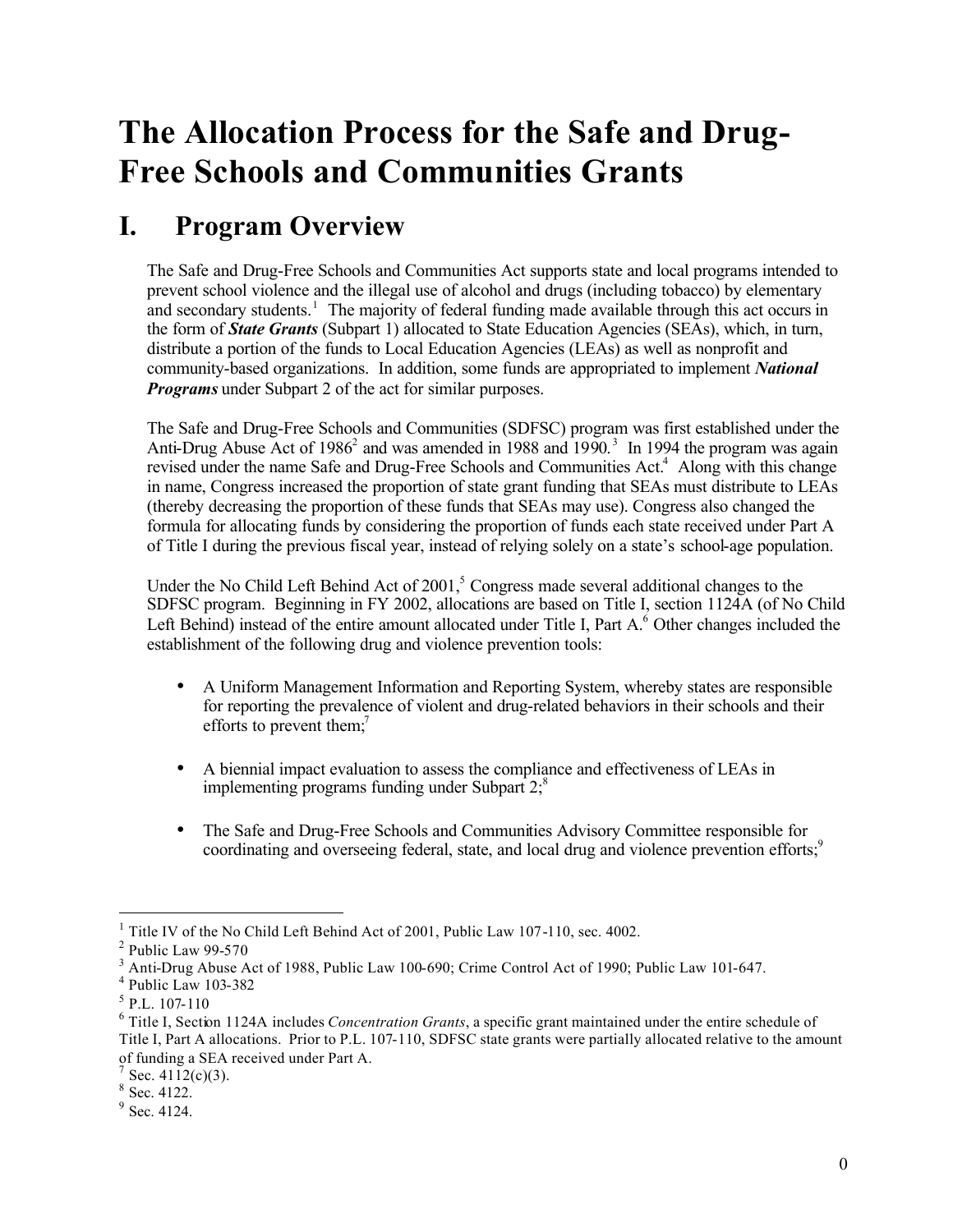- The National Coordinator Program for the hiring of drug prevention and school safety program coordinators in  $LEAs$ ;<sup>10</sup>
- · The Community Service Grant Program to provide grants to communities to implement programs requiring expelled students to perform community service; $<sup>11</sup>$ </sup>
- violence and security; $12$  and The School Security Technology and Resource Center to perform tasks related to school
- · The National Center for School and Youth Safety to implement emergency responses, sponsor an anonymous student hotline, and conduct other information outreach activities related to school safety. $13$

Congress also inserted the Gun-Free Schools and Communities Act under Subpart 3.14 Under this act, states receiving SDFSC funds are required to enact laws mandating a minimum 1-year expulsion for students found possessing firearms on school grounds. Additionally, states must report all expulsions and the circumstances surrounding them to the Department of Education.

The Department of Education's Institute of Education Sciences (IES) administers the Safe and Drug-Free Schools and Communities program. The Department of Education's National Center for Education Statistics (NCES) applies the allocation formula contained in the law to determine the allocations of grants under the Safe and Drug-Free Schools and Communities Act.

In fiscal year 2002 (FY 02), the total appropriation for Safe and Drug-Free Schools and Communities grants was \$654 million. SEAs received \$472 million of this amount in state grants. National grants accounted for the remaining \$182 million.

## **II. Outline of Safe and Drug-Free Schools and Communities Grants**

#### **A. State Grants**

**State Grants** (Part A, Subpart 1) provide states with funds to distribute to LEAs for establishing, operating, and improving drug and violence prevention, early intervention, and education programs. States may also use these funds for contracts with and grants to community-based organizations and other public and private nonprofit agencies (or consortia of such agencies) for similar purposes.<sup>15</sup>

States submitting successful applications receive funding based on (a) the ratio of the school-age population in that state to the school-age population residing in all states and (b) the ratio of the amount each state received under section 1124A of Title I for the preceding fiscal year to the sum of such amounts received by all states.<sup>16</sup> No states submitting a successful application can receive an

-

 $10$  Sec. 4125.

 $11$  Sec. 4126.

 $12$  Sec. 4127.

<sup>13</sup> Sec. 4128.

<sup>&</sup>lt;sup>14</sup> Subpart 3, Sec. 4141.

<sup>&</sup>lt;sup>15</sup> For specific guidelines on how funding is to be divided and used, see sec. 4112.

 $16$  Sec. 4111(b)(1).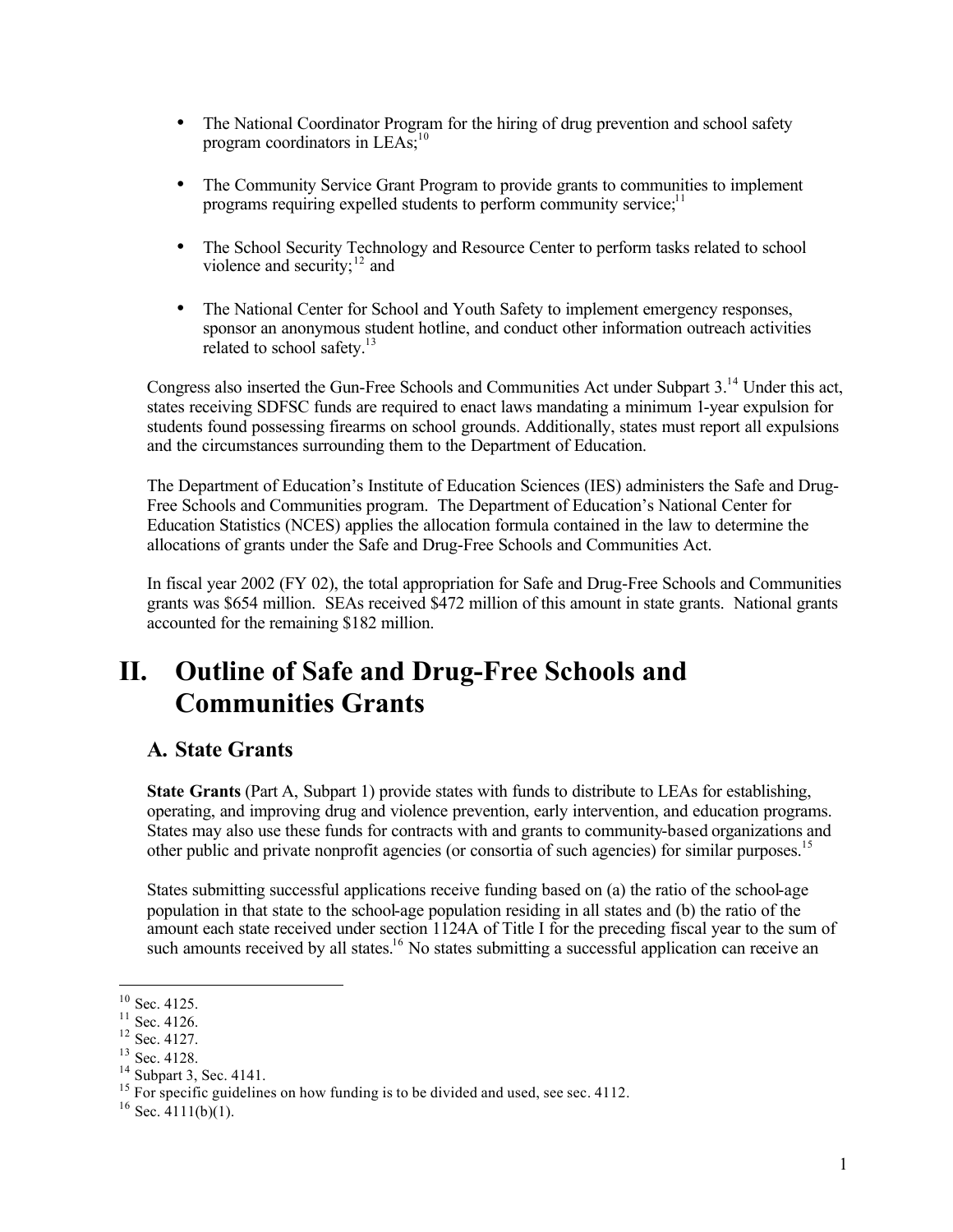amount lower than (a) 0.5 percent of the total amount allotted to all states or (b) the amount the state received in FY 2001.<sup>17</sup>

For the purposes of the Safe and Drug-Free Schools and Communities program, the school-age population includes persons between 5 and 17 years of age and the term "state" includes the 50 States, the District of Columbia, and the Commonwealth of Puerto Rico.<sup>18</sup> "Outlying areas" include Guam, American Samoa, the U.S. Virgin Islands, and the Commonwealth of Northern Mariana Islands

#### **B. Grants for National Programs**

**National Programs** (Part A, Subpart 2) support grants to LEAs and nonprofit or community-based organizations for several purposes, including the development of drug-training techniques for school personnel; the development of drug- and violence-prevention programs; the development of programs to reduce the incidence of crimes motivated by hate; information dissemination; and for direct services to school systems severely afflicted with drug and violence problems.<sup>19</sup>

The secretary of education awards these grants and is mandated to consult with the secretary of health and human services, the director of the Office of the National Drug Control Policy, and the attorney general in deciding how to distribute funds.<sup>20</sup> To be eligible for funding to prevent hate crimes, LEAs, and nonprofit or community-based organizations must submit an application according to guidelines. $21$ 

### **C. Set-asides**

- **Outlying Areas**<sup>22</sup> share funding, reserved by the secretary of education, equal to the greater amount of (a) \$4.75 million or (b) 1 percent of the total appropriation for state grants. Guam, American Samoa, the U.S. Virgin Islands, and the Commonwealth of the Northern Mariana Islands are eligible to receive such funding according to the secretary's determination of their respective needs.
- **Native American Programs**<sup>23</sup> share funding, reserved by the secretary of education, equal to the greater amount of (a) \$4.75 million or (b) 1 percent of the total appropriation for state grants. The secretary of the interior allocates these funds to implement drug- and violenceprevention programs.
- **Native Hawaiian Programs**<sup>24</sup> receive 0.2 percent of the total appropriation for state grants, reserved by the secretary of education. These funds support drug- and violence-prevention programs for native Hawaiians as mandated under section 4117.

 $\overline{a}$ 

 $17$  Sec. 4111(b)(2).

 $18$  Sec. 4111(b)(4).

 $19$  For a full description of programs funded under this part, see sec. 4121(a).

 $20$  Sec. 4121(a).

 $21$  Sec 4123(b)

<sup>&</sup>lt;sup>22</sup> Sec. 4111(a)(1)(A)

<sup>&</sup>lt;sup>23</sup> Sec. 4111(a)(1)(B)

<sup>&</sup>lt;sup>24</sup> Sec. 4111(a)(1)(C)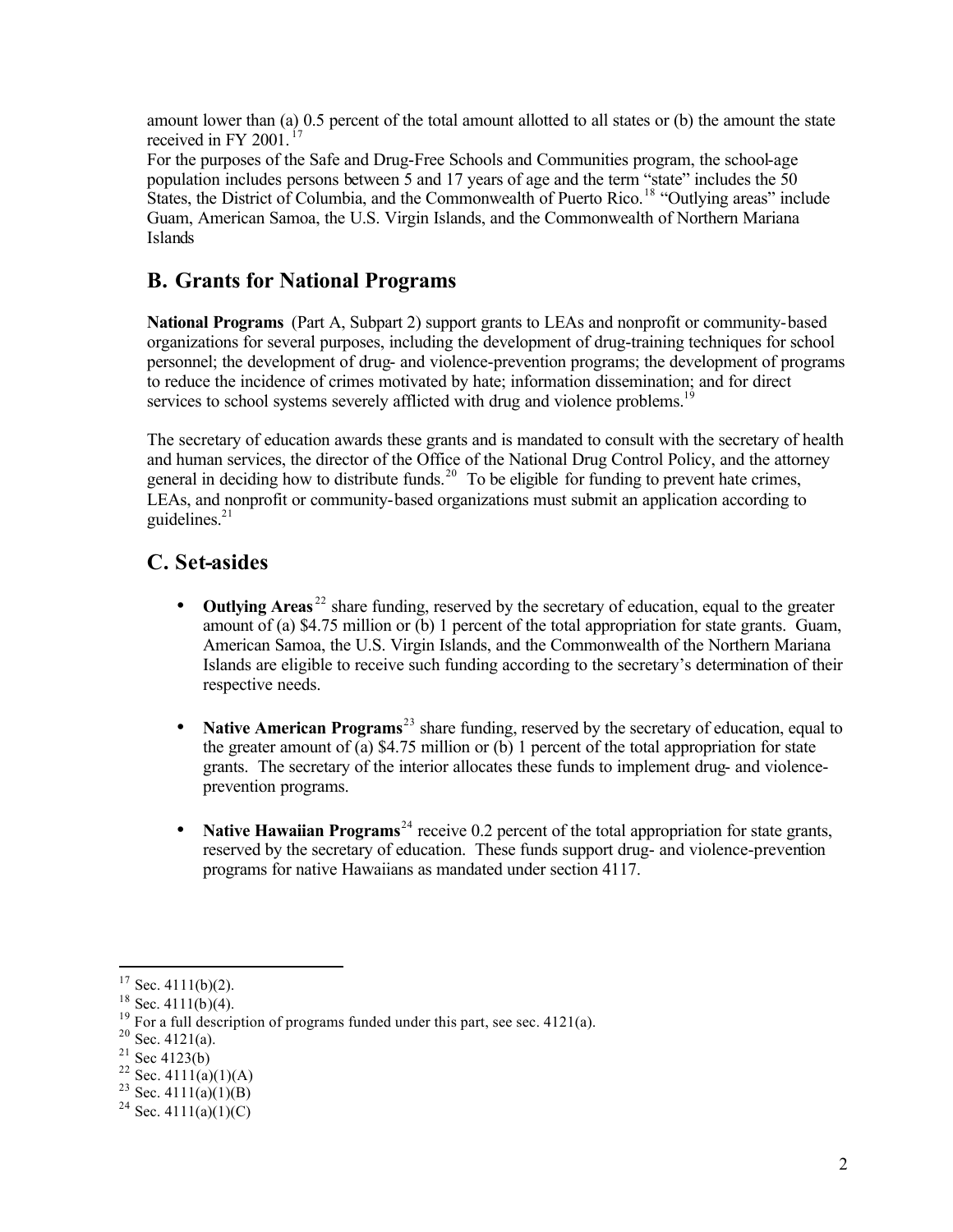## **III. Requirements for Safe and Drug-Free Schools and Communities Funds**

#### **A. State Grants**

All states are eligible to receive state grants. States must submit an application according to guidelines at such time as required by the secretary to receive a grant.<sup>25</sup> The application requires, among other things, a description of how funds will be used and the results of the state's need assessment for drug-and violence-prevention programs.

#### **B. Grants for National Programs**

There are no eligibility requirements for national grants. All public and private nonprofit organizations and individuals, federal agencies, local education agencies, and community-based organizations may apply for them. The secretary determines application procedures according to criteria contained under Subpart 2. The secretary also allocates these funds directly or through a peerreview process—not through a formula.<sup>26</sup>

### **C. Set-asides**

 $\overline{a}$ 

Set-asides are legislatively mandated allocations for programs that are guaranteed at the start of the allocation process. There are no eligibility requirements for these grants.<sup>27</sup> There is no formula for calculating the distribution of set-asides.

## **IV. Allotment and Allocation Amounts**

A state's share of federal funding, as initially determined by a grant formula, is known as its *allotment*. The amount of grant money that a state actually receives is known as its *allocation.* 

### **A. State Grant Formula**

To determine the SDFSC state allocations, it is first necessary to know both the *distribution amount*, or the amount of funding available after the set-asides are deducted from the congressional appropriation for the SDFSC program, and each *state's allotment*. What follows describes the two sets of steps to determine each state's allotment: (1) the steps to calculate an *initial allotment*, and (2) the steps to adjust all allotments to ensure no state receives less than the legally set minimum allotment.

#### **1. Calculating a State's Initial Allotment**

A state's initial allotment equals the sum of the following two calculations:

 $25$  State applications must meet the criteria laid out in sec. 4113.

<sup>&</sup>lt;sup>26</sup> For more information on the application process for national program grants, see sec. 4121(a) for Federal Activities Grants and sec. 4123(b) for Hate Crime Prevention Grants.

<sup>&</sup>lt;sup>27</sup> A listing of the set-asides for the SDFSC program can be found in section 4111(a)(1).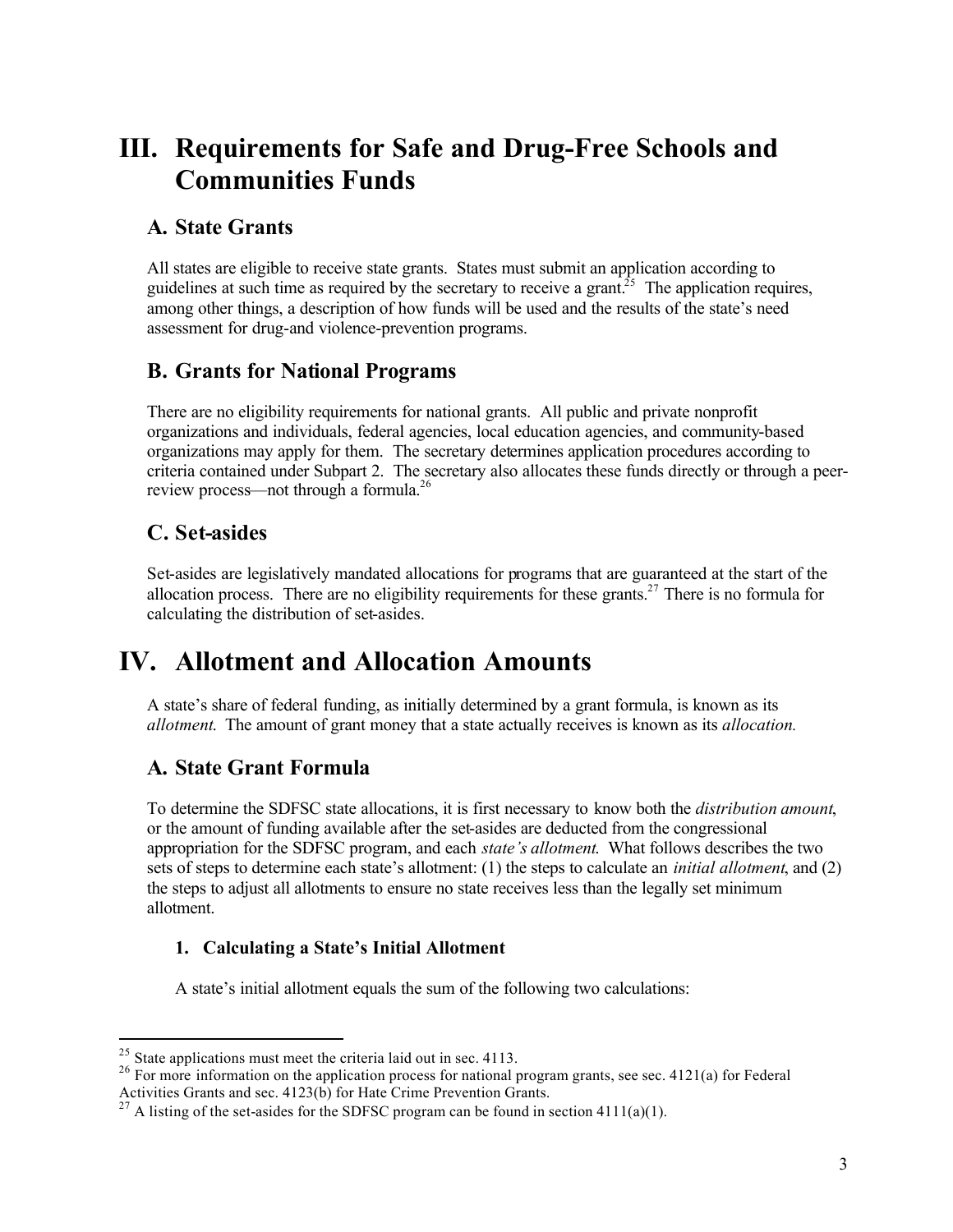**Calculation A.** Multiply half of the total distribution amount by the following ratio:

The number of 5- to 17-year-olds in the state The total number of 5- to17-year-olds in all states

**Calculation B.** Multiply half of the distribution amount by the following ratio: $28$ 

 Amount the state received in Concentration Title I grants (sec. 1124A) for prior fiscal year Sum total of Concentration Title I grants (sec. 1124A) given to all states for prior fiscal year

#### **2. Adjusting for Minimum Amounts**

The Safe and Drug-Free Schools and Communities law contains a *minimum amount* provision stipulating that no state shall be allotted less than the greater amount of either

- (a) 0.5% of the total amount of all states' allotments (i.e. the distribution amount), or
- (b) the amount of SDFSC funding the state received in FY 01. $^{29}$

If a state's allotment is less than either of these amounts, its allocation is "floored" (i.e., set at the greater of the two amounts). Remaining state allotments must then be adjusted so that the final schedule of allotments (after deducting funds for the minimum amounts) is in the same proportion as the initial schedule of allotments. The procedure to do this is called a *ratable reduction*. The steps in this procedure can be expressed by the following algorithm:

- (1) If a state's allotment is floored then its allocation set at its minimum amount.
- (2) If a state is unaffected by a floor then its allotment equals A, where

| Initial total allotment                                                        |                                                                 |
|--------------------------------------------------------------------------------|-----------------------------------------------------------------|
| $\sum$ initial total allotment<br>for all states and outlying areas unaffected | (appropriations $30 - \sum$ total allotment)<br>for all floored |
| by hold-harmless provision                                                     | state and outlying areas                                        |

(3) If A for any state needs to be floored, repeat (1) and (2).

(4) For all states without a set allocation, set their allocation equal to A.

### **V. Allocation Process**

Once Congress has appropriated SDFSC funds for the current fiscal year, the Department of Education's Budget Office determines the amount of money to be reserved for set-asides (refer to Part II.A. on p.1 of this document). NCES then determines the allocation amounts for the individual states and outlying areas for state grants.

NCES uses a spreadsheet to calculate allocations to the states and follows the procedures outlined below.

 $\overline{a}$ 

<sup>&</sup>lt;sup>28</sup> This formula only includes the statutory calculation of Title I Concentration grants (sec. 1124A of P.L. 107-110). It does not include any formula changes that may have been changed by appropriations law.

 $29$  Sec. 4111(b)(2).

<sup>&</sup>lt;sup>30</sup> "Appropriations" here means SDFSC funding after set-asides have been deducted.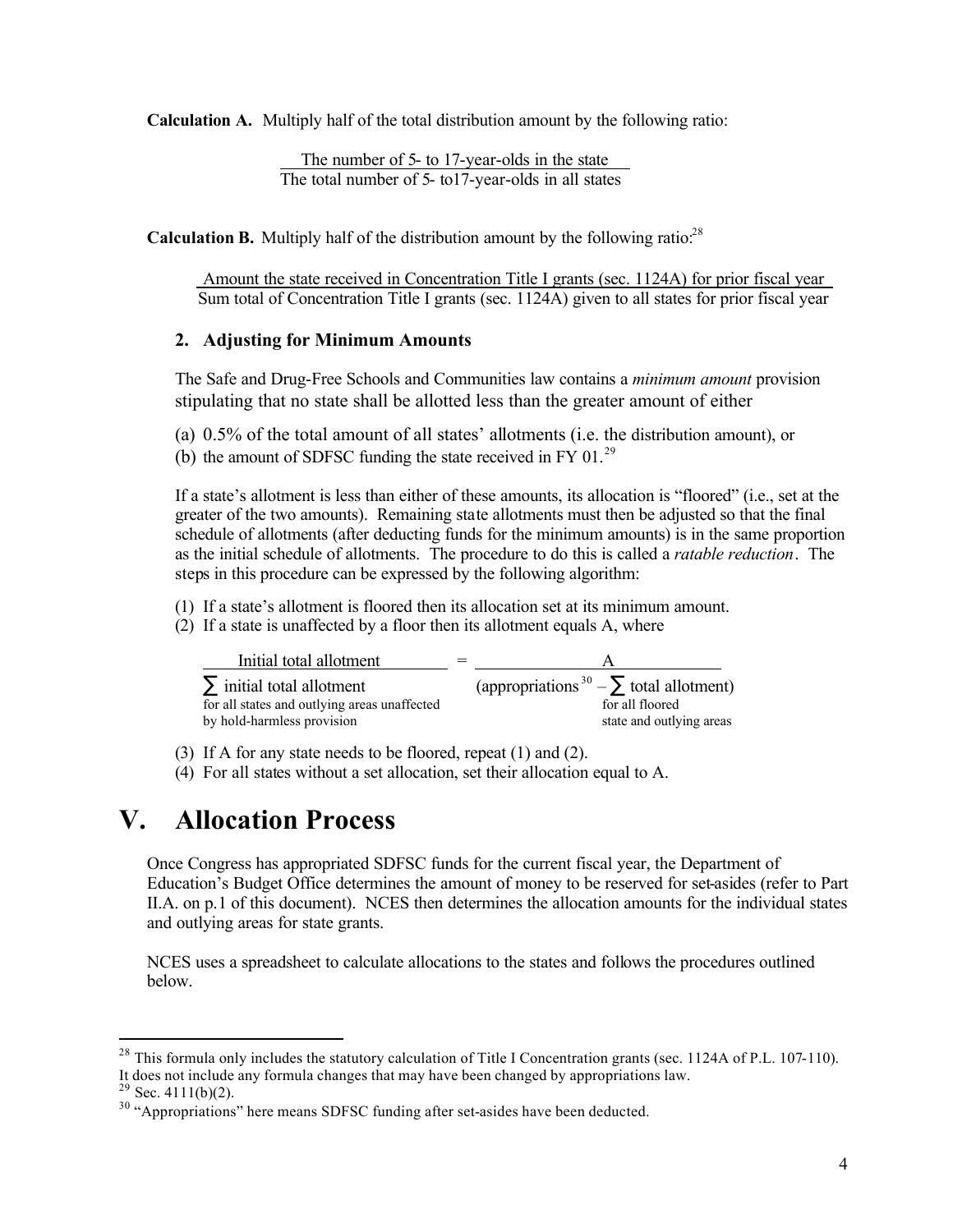### **A. Assembling Safe and Drug-Free Schools and Communities Data Sets**

NCES receives the data needed to calculate Safe and Drug-Free Schools and Communities allocations from the following government agencies: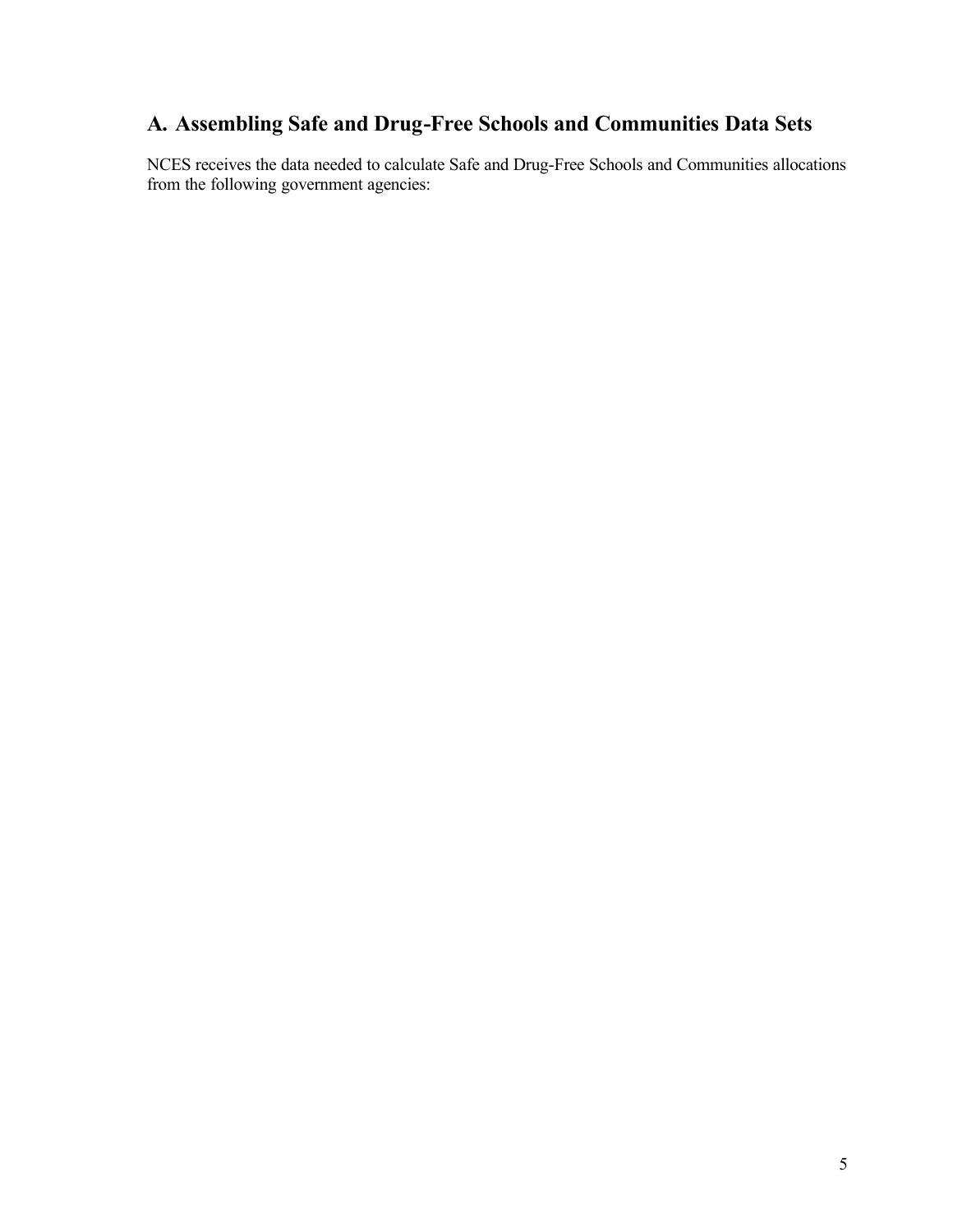#### **STATE-LEVEL DATA**

 $\overline{a}$ 

| Data Element                                                                           | Data Source                                                               | Data Available<br><b>From Source</b> |
|----------------------------------------------------------------------------------------|---------------------------------------------------------------------------|--------------------------------------|
| Population estimates of<br>5- to 17-year-olds for current<br>and previous fiscal years | Bureau of the Census<br>Department of Commerce<br>http://www.census.gov   | Annually in May <sup>31</sup>        |
| Title I, Sec. 1124A allocations<br>for preceding fiscal year                           | Title I Programs<br>Department of Education<br>Sandy Brown (202) 260-0976 | Anytime                              |

#### **B. Data Processing for State Grants**

- 1. For each state (including the District of Columbia and Puerto Rico), enter the following data into a spreadsheet: (1) the number of 5- to 17-year-olds according to the most recent Census estimates available, and (2) the amount of funds received under section 1124A of Title I during the previous fiscal year.
- 2. Enter the current fiscal year's appropriation into the spreadsheet, calculate set-aside amounts, and subtract this amount from the appropriation to determine the current fiscal year's total allocation, which is the *distribution amount*.
- 3. For each state, calculate the ratio of the school-age population in that state to the school-age population of the nation by dividing each state's 5- to 17-year-old population by the total number of such individuals in all states (including the District of Columbia and Puerto Rico).
- 4. Multiply the ratio determined in step 3 by one-half of the *distribution amount*. This is the amount of the state's initial allotment based on its school-age population.
- 5. Calculate the percentage of section 1124A funding that each state received in the preceding fiscal year by dividing each state's section 1124A funding by the total amount of such funding in the preceding fiscal year.
- 6. Multiply the percentage determined in step 5 by one-half of the *distribution amount*. This is the amount of the state's initial allotment based on its Title I funding.
- 7. Sum the amounts calculated in steps step 4 and step 6 for each state to determine the total *initial allotment* for every state.
- 8. Before proceeding, confirm that the sum of the total initial allotments for all states equals the *distribution amount* determined in step 2.
- 9. Calculate 0.5 percent of the *distribution amount* and reference each state's FY 2001 SDFSC funding (see Appendix on p.8). These are the minimum amounts a state can receive.
- 10. Compare each state's allotment with its minimum amounts.
- 11. If a state's allotment is below either of these minimum amounts, set its allocation at the greater of the two amounts. This is its final allotment amount. For all states whose allotment is above both amounts, recalculate their allotment according to *ratable reduction* (explained in part IV on p.4 of this document).
- 12. Check if any state's recalculated allotment is below either of the minimums determined in step 9.

 $31$  Sec. 4111(b)(1)(A) does not specify which year of data to use in computing each states' SDFSC State Grant allocation. The U.S. Census Bureau typically releases state age-group estimates for July 1 of each year. In the past, the SDFSC State Grant allocation has been computed using the most recent data available. For fiscal year 2002, the most recent data available were for July 1, 1999 (1995 for Puerto Rico).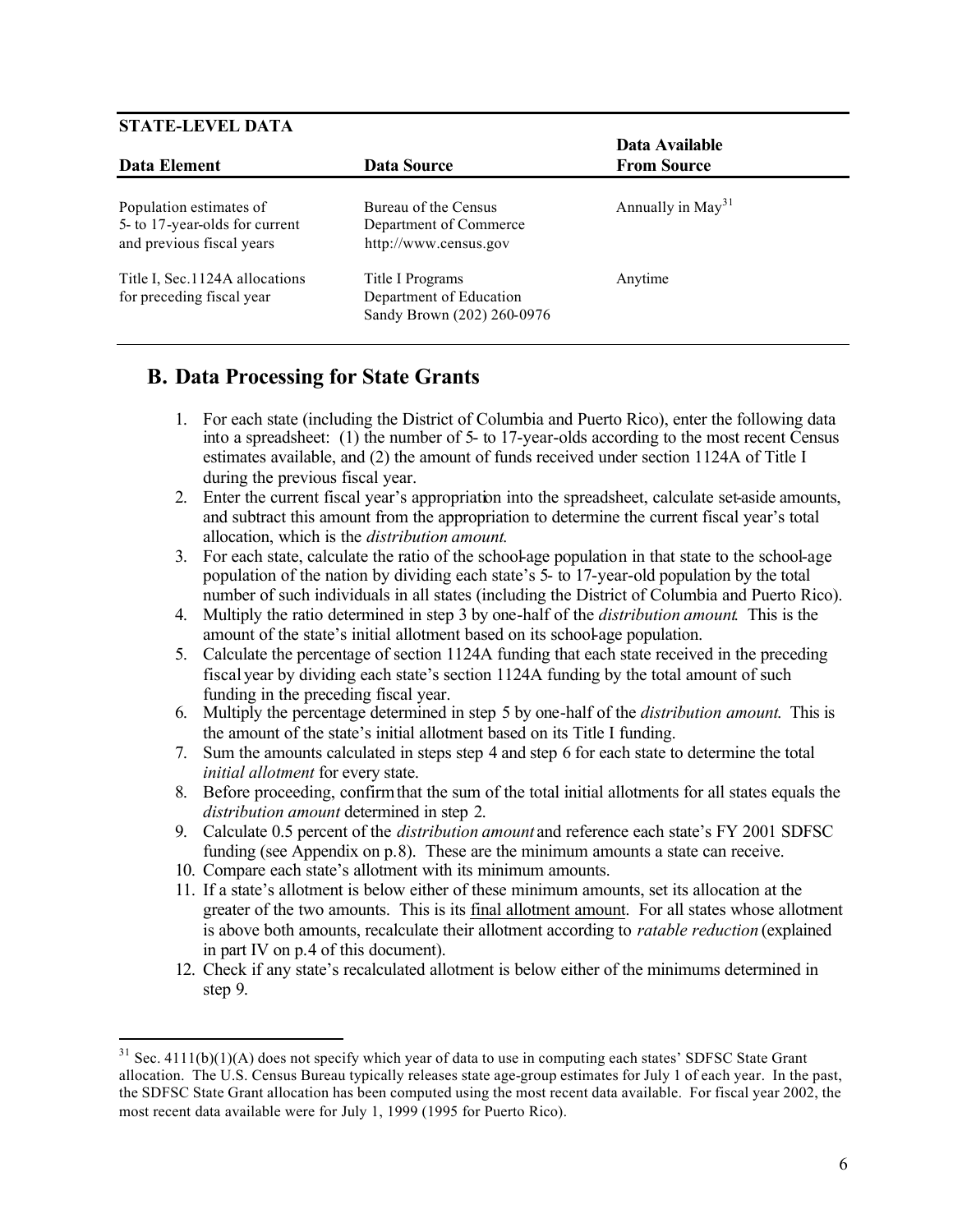- 13. Repeat step 11 until no state's allotment is below the minimum amounts and the results of step 10 are identical for two successive runs.
- 14. For each state without a set allocation, set its allocation at its final allotment amount.

### **C. Report Results**

Prepare a spreadsheet that lists each state's final allocation amount. Forward the results of the allocation process to the Department of Education's Budget Office (contact person: Larry Cohen (202) 401-0310).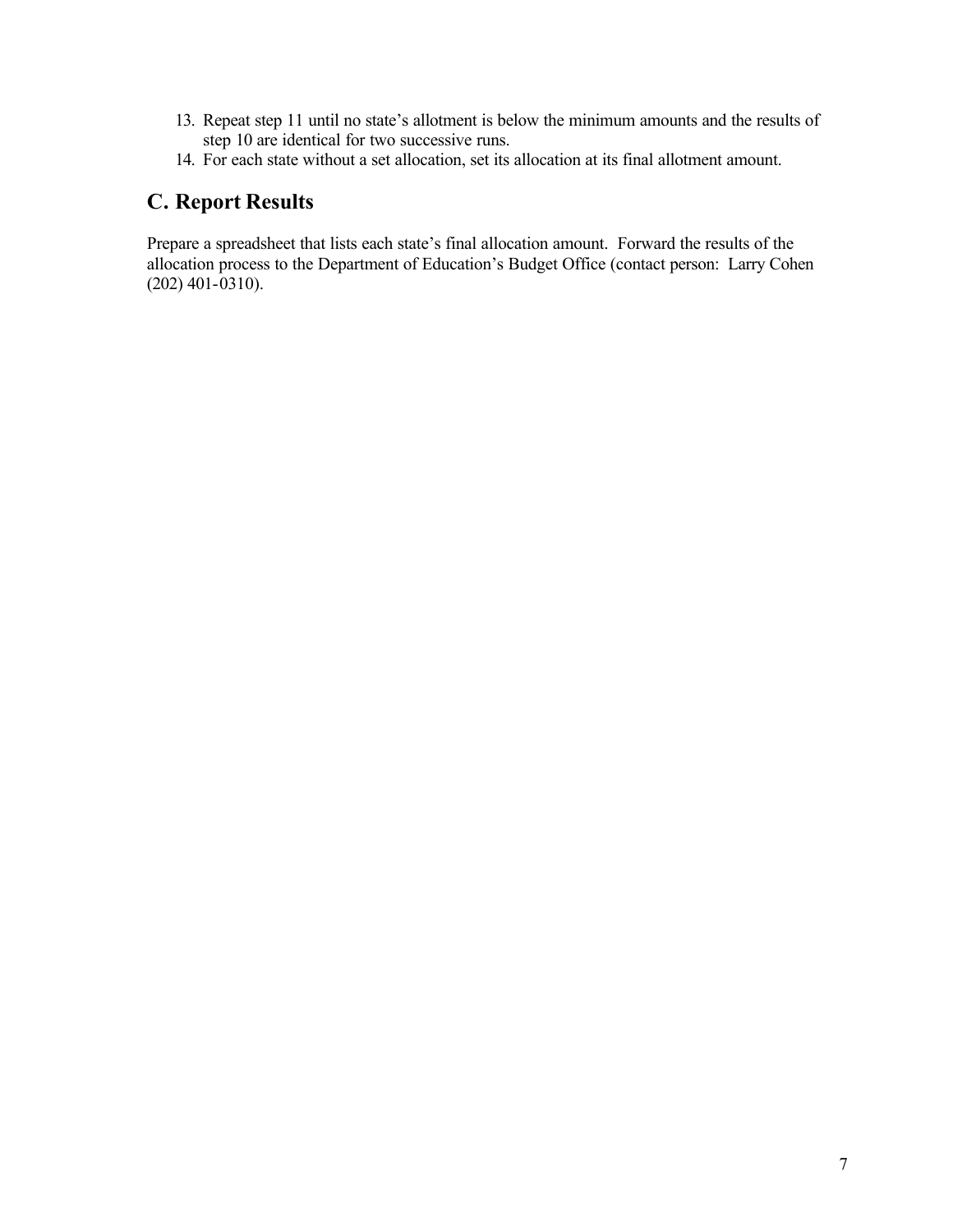## **Appendix**

#### **State SDFSC Allocations for Fiscal Year 2002**

| Alabama              | 7,081,356  |
|----------------------|------------|
| Alaska               | 2,307,865  |
| Arizona              | 7,963,960  |
| <b>Arkansas</b>      | 4,333,092  |
| California           | 61,558,718 |
| Colorado             | 5,117,367  |
| Connecticut          | 4,510,446  |
| Delaware             | 2,307,865  |
| District of Columbia | 2,307,865  |
| Florida              | 23,707,108 |
| Georgia              | 14,203,591 |
| Hawaii               | 2,307,865  |
| Idaho                | 2,307,865  |
| Illinois             | 19,046,653 |
| Indiana              | 7,493,100  |
| Iowa                 | 3,419,873  |
| Kansas               | 3,687,263  |
| Kentucky             | 6,608,961  |
| Louisiana            | 8,640,049  |
| Maine                | 2,307,865  |
| Maryland             | 7,457,146  |
| Massachusetts        | 8,929,394  |
| Michigan             | 16,256,834 |
| Minnesota            | 5,924,916  |
| Mississippi          | 5,309,785  |
| Missouri             | 7,782,325  |
| Montana              | 2,307,865  |
| Nebraska             | 2,307,865  |
| Nevada               | 2,479,246  |
| New Hampshire        | 2,307,865  |
| New Jersey           | 11,130,853 |
| New Mexico           | 3,650,308  |
| New York             | 38,197,613 |
| North Carolina       | 10,799,018 |
| North Dakota         | 2,307,865  |
| Ohio                 | 15,812,603 |
| Oklahoma             | 5,428,406  |
| Oregon               | 4,205,117  |
| Pennsylvania         | 17,257,582 |